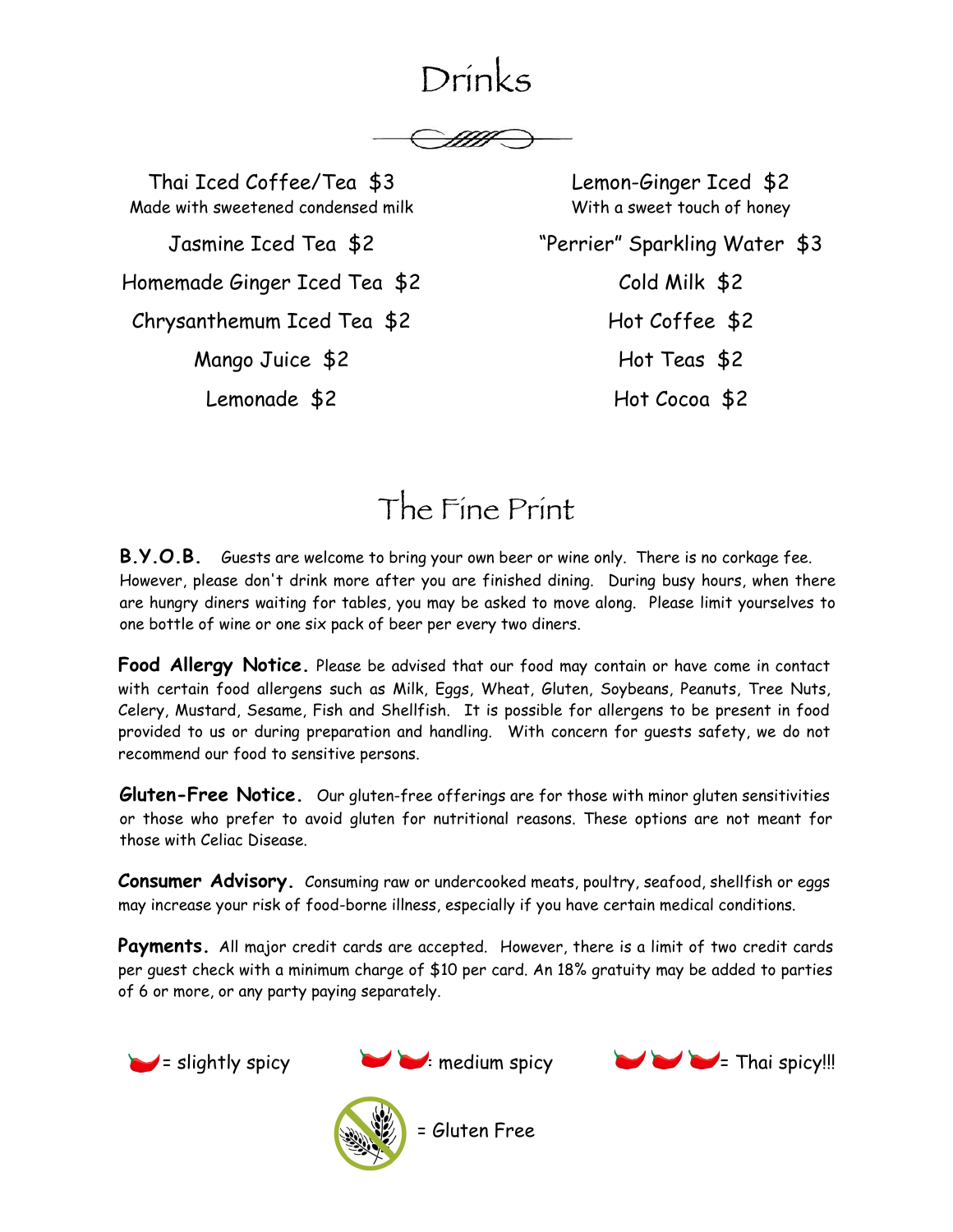# Starters Thai Peanut Mix \$3 Want some peanuts with your beer? Try our spicy mix with fresh Thai chilies. Shrimp Crackers \$3 Crispy shrimp flavored Asian snack crackers. Served with roasted chili paste. Soups Tom Yam (chicken, shrimp or tofu) (16 oz.) \$5



Classic sour & spicy lemongrass soup made with chicken broth, mushroom and tomato

Tom Kha (chicken or tofu) (16 oz.) bowl \$5



A mild soup flavored with coconut milk, galangal and lime juice



Mixed Green Salad \$4 Mixed greens, tomato and cucumber. With your choice of peanut sauce or ginger soy dressing



Fresh green papaya, tomato, garlic, green bean, peanut and lime dressing

# Satay (chicken or tofu) (4) \$7

Grilled chicken marinated in seasoned coconut milk Served on skewers with peanut sauce & 'Ajad' – Thai cucumber relish

# Moo Ping (3) \$7

Grilled pork marinated in coconut milk and coriander. Served on skewers with sticky rice

Fried Tofu \$4

Fried tofu served with peanut sweet chili sauce

# Spring Rolls (3) \$4

Homemade vegetarian crispy spring rolls served with sweet chili sauce

# Crispy Combo \$6

Butternut squash, taro and sweet potato tempura. Served with peanut sweet chili sauce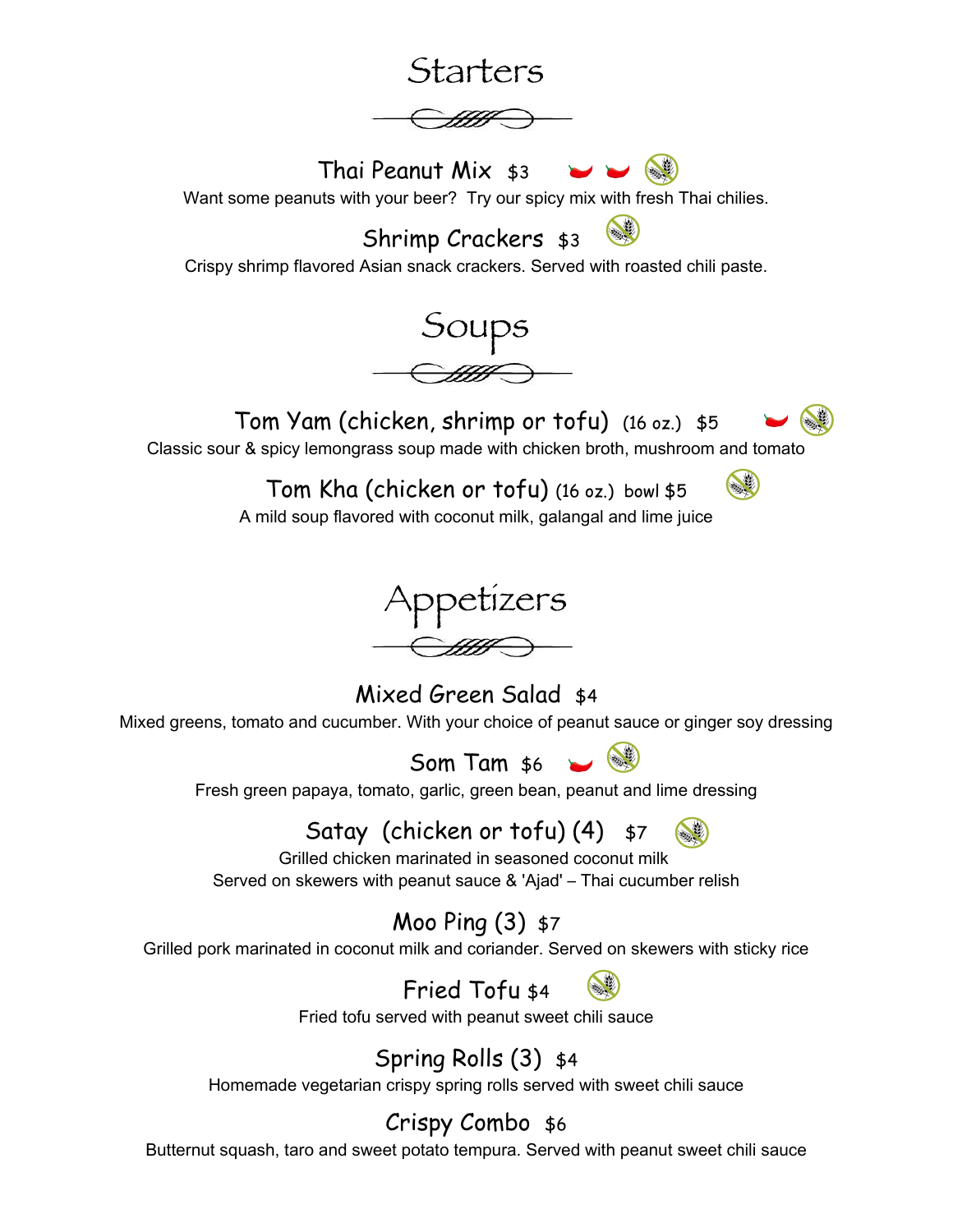### Suea Rong Hai \$15

Grilled marinated Flank Steak, sliced thin. Served with spicy 'Jaaw' dipping sauce & sticky rice

### Khanom Jeeb \$6

Homemade steamed chicken and shrimp dumplings. This 'Dim Sum' is served with ginger-sweet soy sauce.

# Laap Gai  $\ast$ 6

Salad of chopped chicken with red onion, scallion, cilantro, mint and Thai lime dressing

# Pla Goong  $$7 \rightarrow$

Grilled shrimp, lemongrass, mint, cucumber, tomato, scallion, roasted chili paste dressing

# Nam Tok  $$15$   $\rightarrow$   $\circledast$

"Waterfall Beef - Grilled marinated Flank steak, red onion, chilies, mint and lime dressing. Served with sticky rice.



Mild fried rice or steamed rice, vegetables and your choice of two of the following items: Moo Ping (1), Chicken Satay (1), Spring Roll (1), Chicken Patties (2), hot dog (1)



 $\bigoplus\limits_{\mathscr{H}}\bigoplus\limits_{\mathscr{H}}$ 

Kai Jeow  $$7$  | with lump crab meat  $$10$ This light and fluffy omelet, with tomato, onion and scallion, goes well with anything!

Kai Luk Koey  $$6 \rightarrow$ 

Fried boiled eggs (2) topped with tamarind sauce and fried shallot. Garnished with cilantro and pieces of fried chili pepper.

Kai Dow (fried egg) \$1.50

Side Order of Crispy Duck \$9 Side Order of Salmon \$9 Side Order of Crispy Tilapia \$6 Steamed Assorted Vegetables \$4 Steamed Rice Noodle \$3 Organic Brown Rice \$3 Sticky Rice \$2.50 Jasmine White Rice \$2

Tiny Thai Curry Sauce (Massaman , Green or Curry of the Day  $\rightarrow$  ) \$7 for 16 oz. Take it home and add your own favorite ingredients!

'Nam Pla Prik' Sauce (Condiment made of fish sauce, Thai chili, garlic and lime juice) \$0.50 Extra Dipping Sauce (peanut, sweet chili or Sriracha chili  $\rightarrow$  ) \$0.50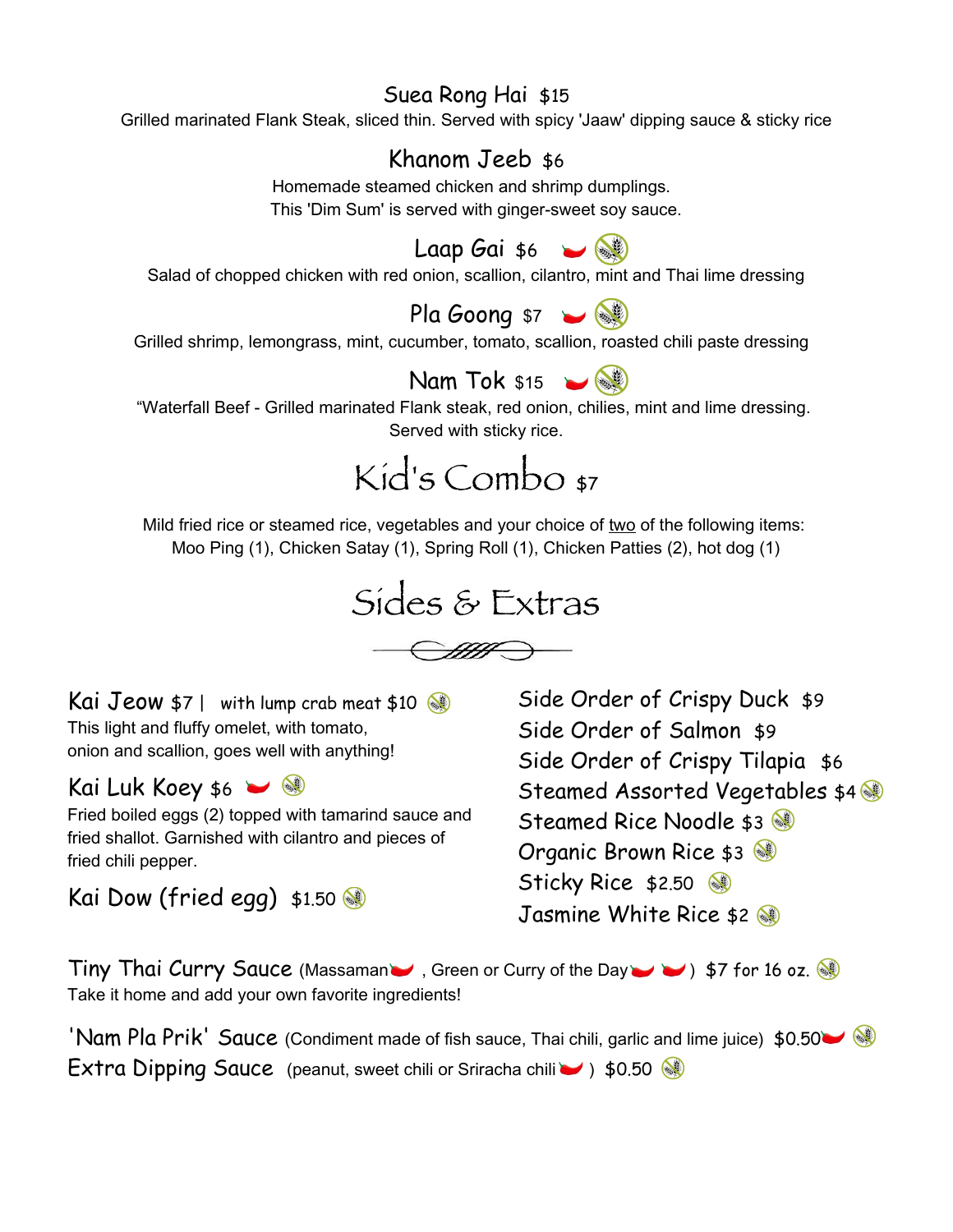Specialties of the House

Served with Jasmine white rice

\$22



Talay Thai

Greenshell mussels, shrimp, bay scallops, calamari and crispy Tilapia fish stir fried in spicy roasted chili paste and basil sauce with fresh Thai chili and vegetables

# Spicy Eggplant Delight

Shrimp, pork and chicken stir fried with garlic and fresh Thai chili in a spicy basil yellow bean sauce. Served atop crispy eggplant

# Pad Ped Nua

Flank steak, thinly sliced and sauteed with red curry paste, assorted vegetables, and several Thai herbs including Makrut lime leaf, kra-chai, basil, and young peppercorn

# Salmon Cashew Nuts

Salmon served with pineapple, cashew nut, and assorted vegetables in mild spicy roasted pepper-basil sauce.

# Crispy Duck Krapow

Slices of crispy roast duck and assorted vegetables stir fried in spicy basil sauce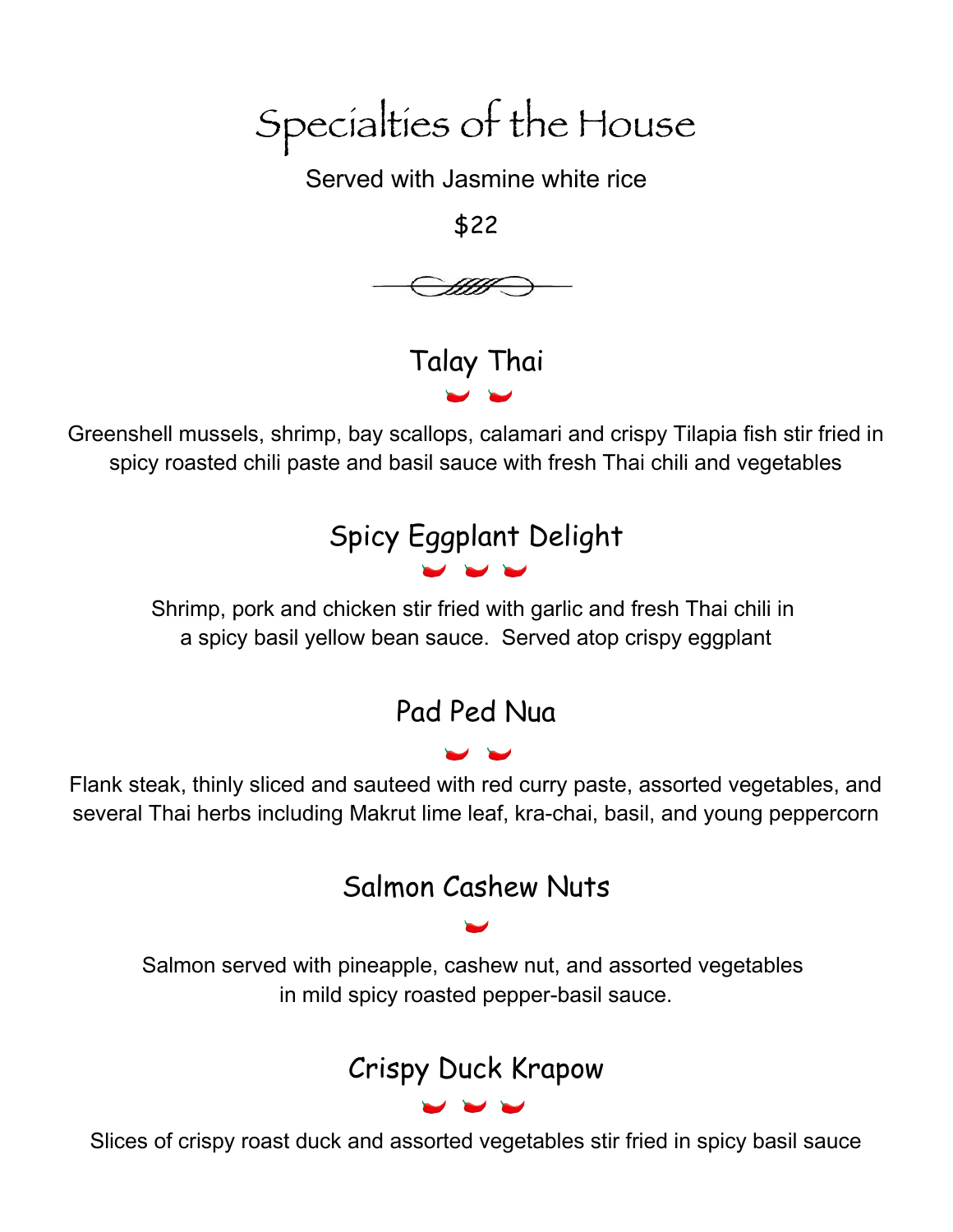# Entrees

# & Stir Fried Noodles

with Chicken or Beef or Pork or Tofu \$14 with Shrimp or Vegetarian Mock Duck \$16



Pad Thai Thin rice noodles stir fried with egg, peanut, bean sprout and scallion

## Pad Si-Ew

Wide rice noodles stir fried in black soy sauce w/broccoli, Chinese broccoli, white pepper and egg

Pad Kee Maow (Drunken Noodle)

This spicy and full flavored noodle dish is a favorite. Wide rice noodles with plenty of vegetables



Rice noodle in a clear chicken broth. Served with bean sprout, scallion, cilantro, your choice of meat: Chicken, Pork, or Beef For spiciness, please ask for a spice tray.



with Chicken or Beef or Pork or Tofu \$14 with Shrimp or Vegetarian Mock Duck \$16



Khao-Pat Krapow Spicy basil fried rice with egg and assorted vegetables

Khao-Pat Supparot Mild fried rice with egg, pineapple, raisin, vegetables and a bit of yellow curry powder

Khao-Pat Nam Prik Pao Fried rice with egg, vegetables and roasted chili paste. Spicy and very flavorful!

> Khao-Pat Tamada Simple & mild fried rice with egg and vegetables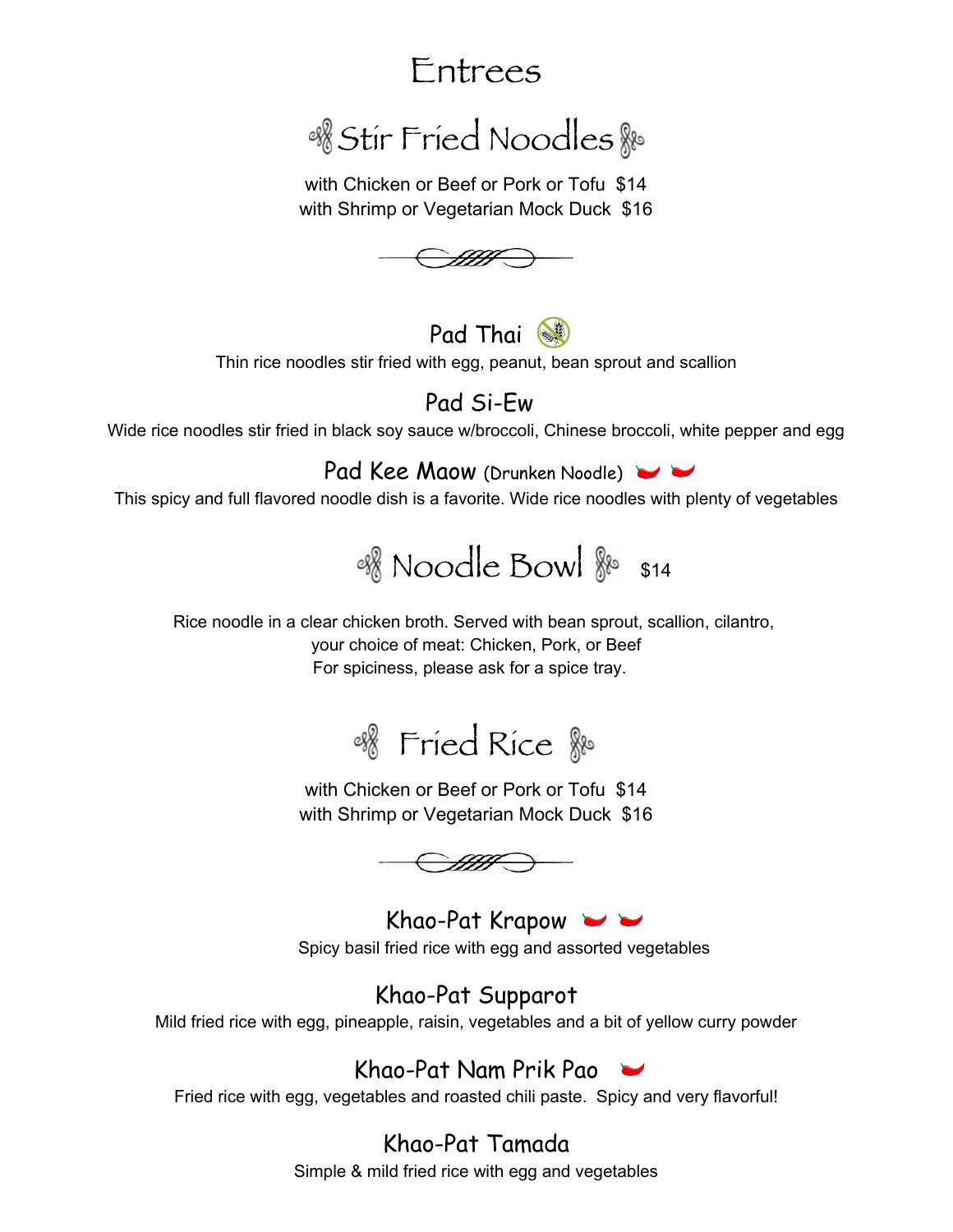<sup>。</sup>Stir Frys with Rice &

with Chicken or Beef or Pork or Tofu \$14 with Shrimp or Vegetarian Mock Duck \$16



### Chef's Vegetable Stir Fry

Chef's choice of fresh vegetables in a light oyster and soy sauce with a hint of sesame oil

#### Krapow  $\rightarrow$

This spicy stir fry has vegetables and plenty of fresh basil. Try it with a 'Kai Jeow' omelet!

#### Gratiem

'Gratiem' is Thai for garlic. Assorted vegetables, black pepper, cilantro stir fried in garlic sauce



Prik Khing curry paste stir fried with green bean, carrot and Makrut lime leaf

### Prew Wan

Homemade 'Sour/Sweet' sauce, cucumber, bell peppers, onion, tomato and pineapple

### Pad Prik Pao

A mildly spicy stir fry of roasted chili paste, vegetables and fresh basil

### Ginger Chicken

A mild stir-fry of chicken, vegetables, mushrooms and fresh ginger, with a dash of sesame oil

### Praram Long Song

Combination of onion, carrot and our homemade peanut sauce on a bed of spinach. Served with roasted chili paste.

### Pong Garee

A Chinese/Thai tradition, this velvety sauce is made with yellow Indian curry powder, egg and milk, stir-fried with bell peppers, onion, mushroom and celery.



## Curry of the Day

Ask your server about our curry of the day.



Traditional coconut milk curry with roasted spices from southern Thailand. This curry has potato, onion and carrot and is garnished with roasted peanuts.

# Green Curry  $\rightarrow$   $\rightarrow$

This curry is spicy, aromatic and is full of vegetables and fresh basil.

Panang

Panang curry paste with green bean, bell peppers, coconut milk, peanut and Makrut lime leaf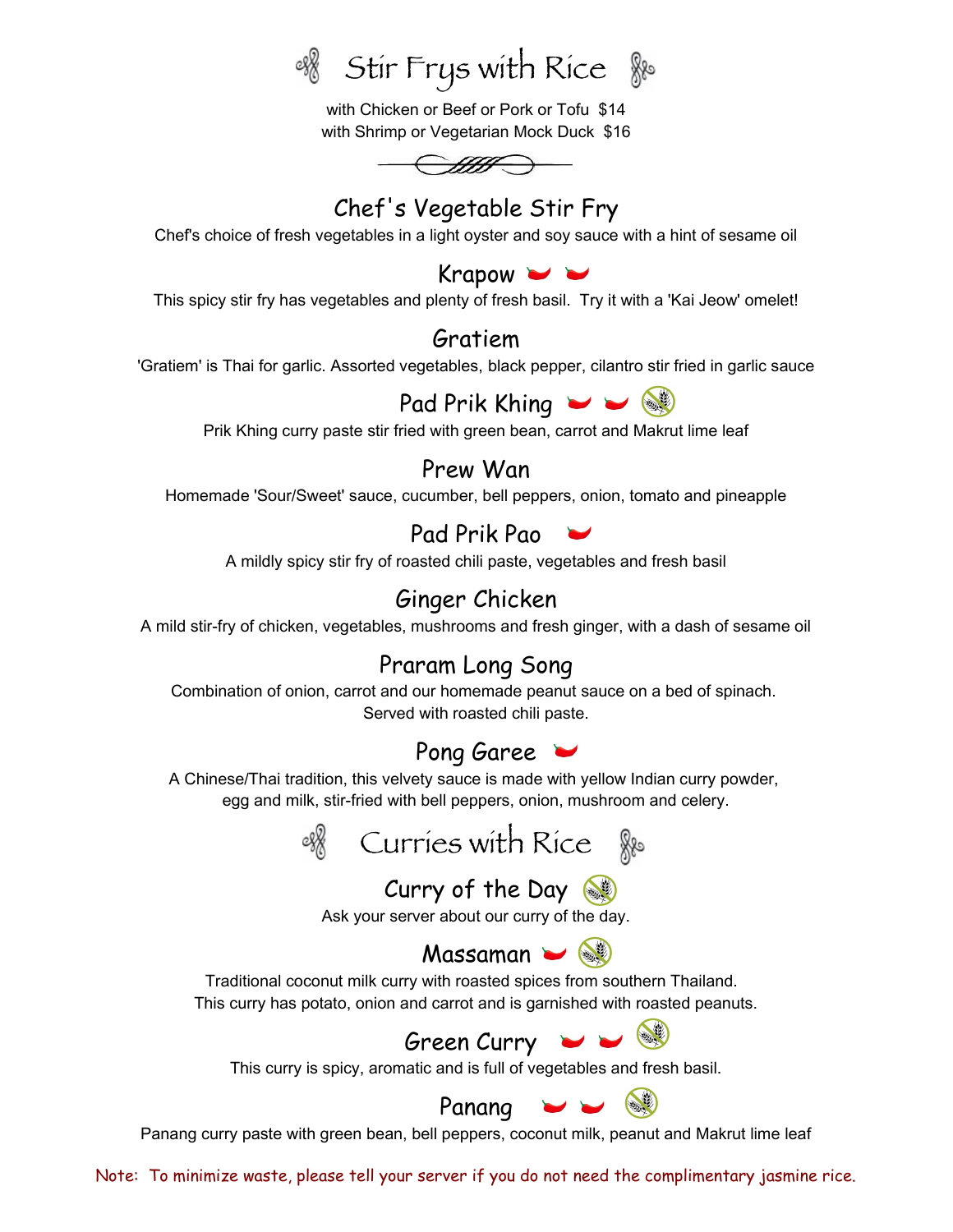# Genuine Thai Menu



# เมนูอาหารไทย

Just as you see in Thailand! Some dishes in this section are boldly seasoned.

Be aware that some of these dishes are very spicy.

We intentionally does not put 'chili sign' next to each dish. Due to the spiciness, and the pungent of some dishes, this menu is reserved for 'Expert' only!

Please ask your server if you have questions.

No alterations, substitutions or returns, please.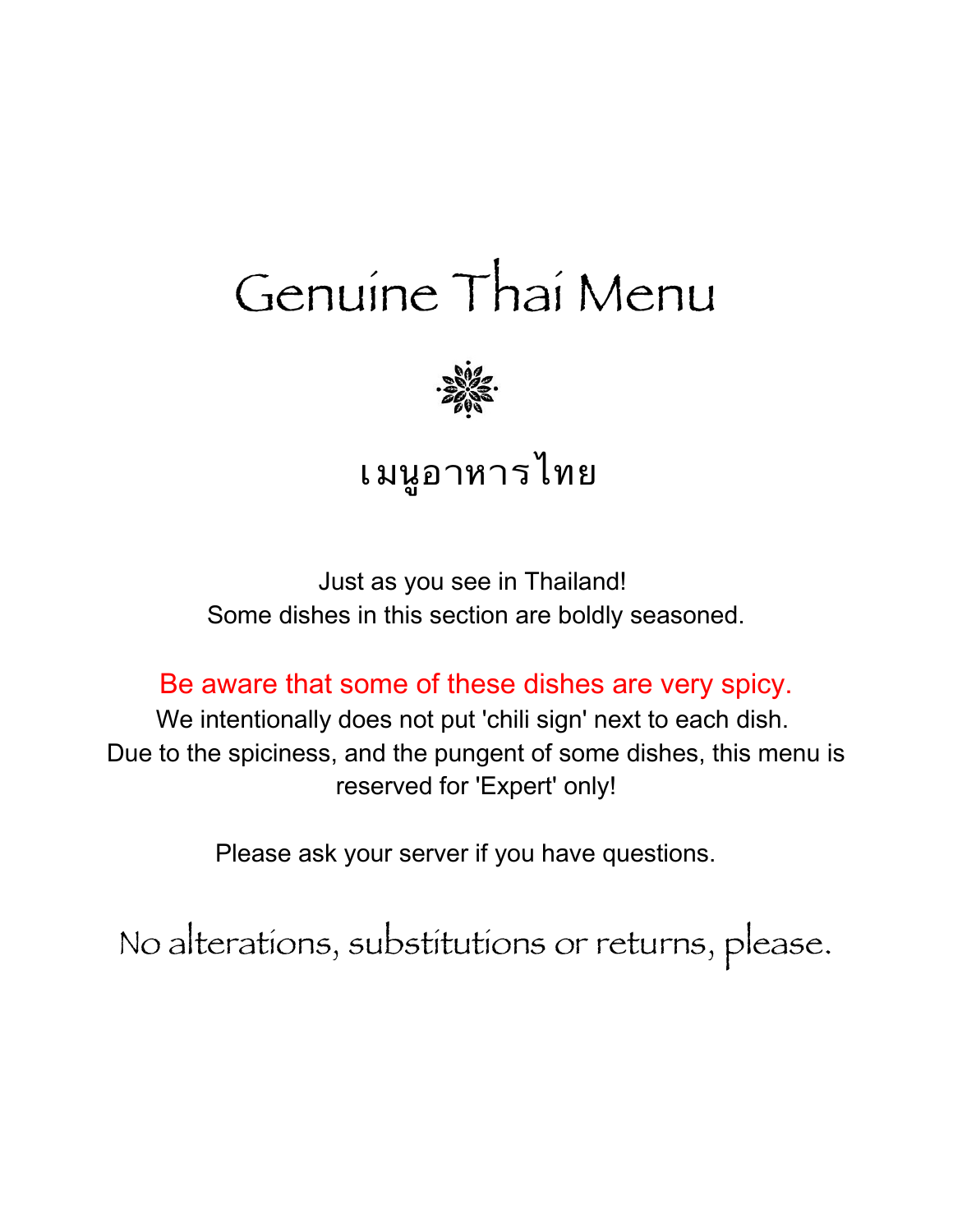# Genuine Thai Menu เมนูอาหารไทย

Just as you see in Thailand! Some dishes in this section are boldly seasoned. Be aware that some of these dishes are very spicy. We intentionally does not put 'chili sign' next to each dish. Due to the spicyness, and the pungent of some dishes, this menu is reserved for 'Expert' only!

Please ask your server if you have questions.

No alterations, substitutions or returns, please.

 $-\textcolor{red}{\bigcirc\textcolor{blue}{\textcolor{blue}{\textbf{HHP}}}}$ 

Som Tam Bhoo - Pla Ra (ส้มตำปูปลาร้า) \$10 (when available)

The famous spicy green papaya salad from Isaan. Pounded in a mortar with tomato, garlic, green bean, chili, brined crab, and lime-fermented fish sauce (Pla Ra). This classic dish is served with sticky rice. Thai Spicy!

Entrees

### Krapow Gai Kai Dow (กระเพราไกไขดาว) \$16

| or with sliced Flank Steak \$20

Spicy chopped chicken, onion, garlic, basil, fish sauce, fresh Thai Chili. Topped with fried egg. Thai spicy! Served with 'Nam Pla Prik' sauce

### Kua Kling (ควกลง) \$16 | or with sliced Flank Steak \$20

From the South of Thailand; a spicy dish of chopped chicken stir fried with galangal, turmeric, lemongrass, Makrut lime leaf and fresh Thai chilies. Thai spicy!

### Pad Krapow Moo Grob (ผดกระเพราหมกรอบ) \$17

Pork belly with its crispy skin stir fried with fresh Thai basil, chili, green bean, assorted peppers. Thai spicy!

### Moo Palo \$15 (served with rice) | or Guay Jub \$15 ( served over rice noodle)

Stewed pork, tofu and hard boiled egg in five spice broth. Topped with cilantro.

This sweet and savory stew is not well-known but is a very simple, and common Thai meal. Non-spicy dish.

## Suki Hang (สุกี้แห้ง) \$22 | or with chicken \$16

Street-style stir-fried glass noodle with shrimp, squid, bay scallop, egg and assortment of vegetables (spinach, napa cabbage, celery and scallion) in Thai sukiyaki sauce. Medium spicy.

# Pad Kee Maow Talay (ผัดขี้เมาทะเล) \$22

Plenty of fresh Thai chilies, garlic, basil, and fish sauce stir-fried with assortment of seafood and wide rice noodles. Thai Spicy!

# Khao-Pat Bhoo (ขาวผดป) \$20

Fried rice with lump crab meat, egg, onion, chopped carrot, pea, corn and cilantro. Served with 'Nam Pla Prik' sauce, sliced tomato, cucumber, cilantro and a chunk of lime. Non-spicy dish.

# $K$ ana Nummun Hoi (คะน้าน้ำมันหอย)  $$14$

or Kana Moo Grob (add Crispy Pork Belly) \$17

Chinese broccoli stir-fried in oyster sauce, garlic and fresh chilies. Topped with fried garlic. Thai Spicy!

## Pad Cha Talay (ผดฉาทะเล) \$22

Stir fried shrimp, scallops, squid, Greenshell mussels & tilapia with red pepper, green bean and fresh basil in spicy 'Pad Cha' sauce. Good amount of Thai herbs are used in this authentic dish. Thai Spicy!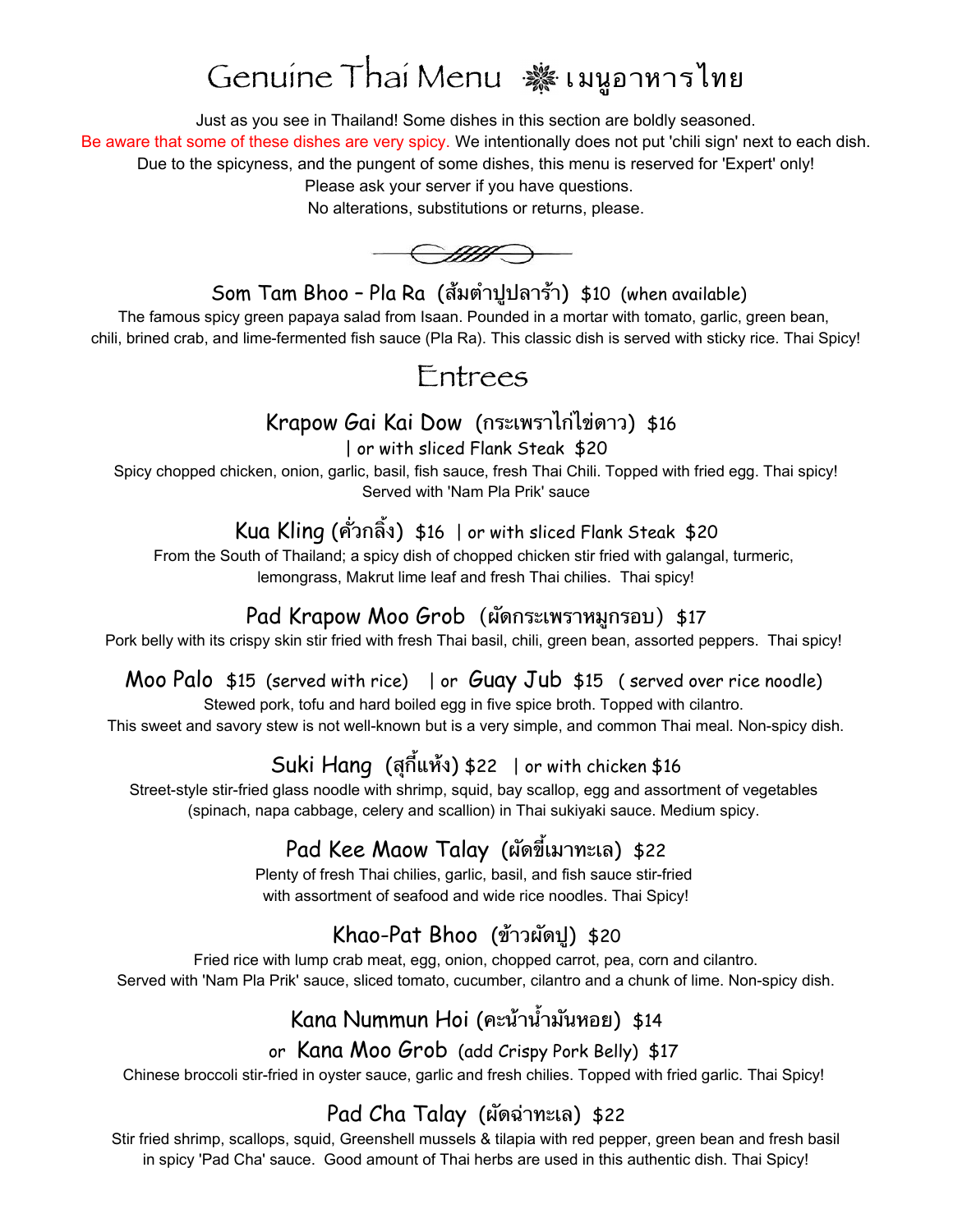# 100% Vegan Menu

No meat, no fish sauce, no oyster sauce, no dairy, no egg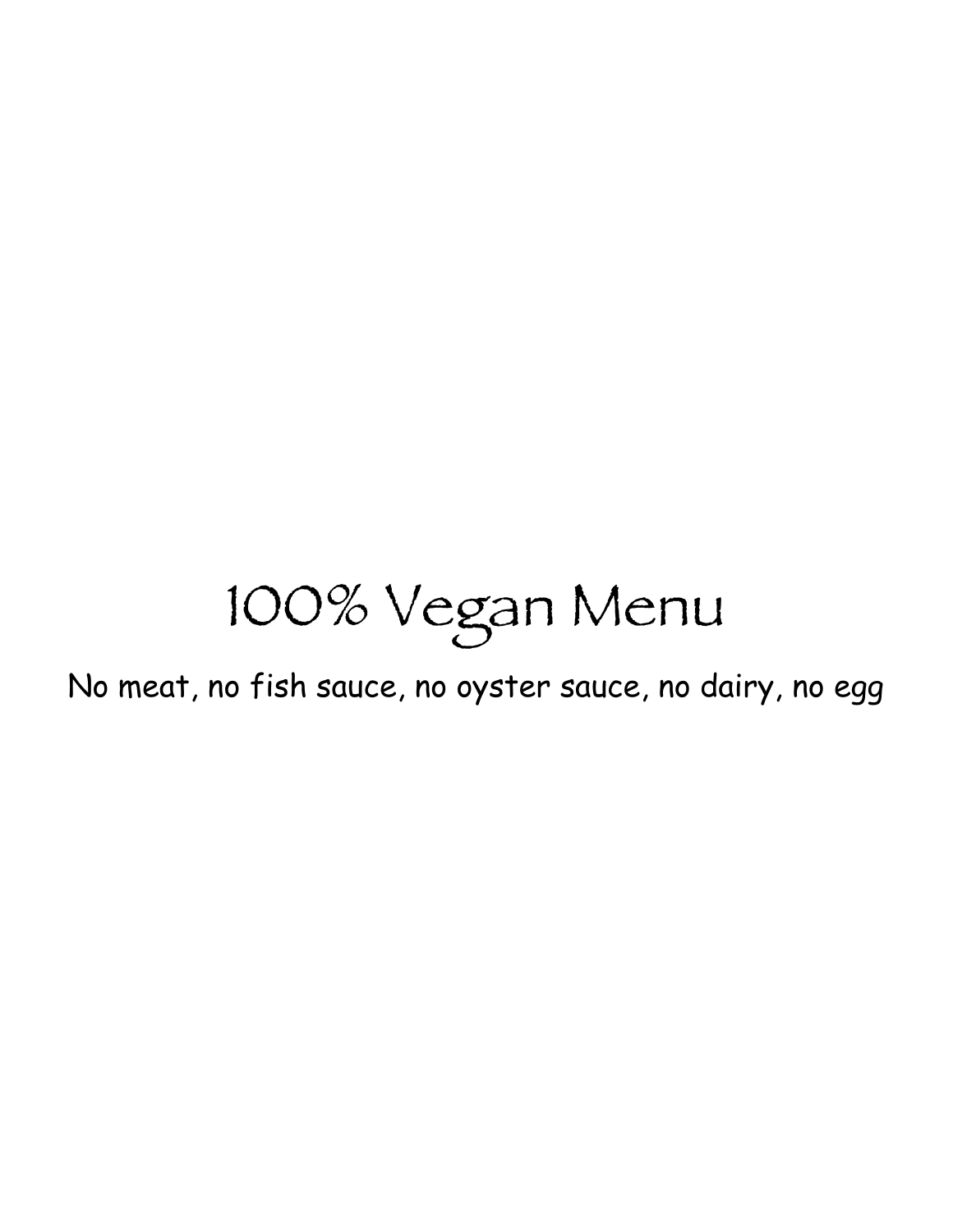# 100% Vegan

No meat, no fish sauce, no oyster sauce, no dairy, no egg



Tom Kha Tofu (16 oz.) \$5 A mild soup flavored with coconut milk, galangal and lime juice

# Mixed Green Salad \$4

Mixed greens, tomato and cucumber. With your choice of peanut sauce or ginger dressing.



Spring Rolls (3) \$4 Homemade vegetarian crispy spring rolls served with sweet chili sauce

> Satay Tofu \$7 Grilled tofu marinated in seasoned coconut milk.

Served on skewers with peanut sauce & 'Ajad' - Thai cucumber relish



3

Deep-fried tofu served with a sweet and spicy sauce

## Crispy Combo \$6

Butternut squash, taro and sweet potato tempura. Served with peanut sweet chili sauce

Entrees

 $-\epsilon$ 

Stir Fried Noodles - Entrees

Your Choice with : No Protein \$14, Tofu \$14 or Vegetarian 'Mock Duck' \$16

 $\bigoplus$ 

Vegan Pad Thai Thin rice noodle stir-fried with peanut, bean sprout and scallion

# Vegan Pad Si-Ew

Wide rice noodle stir-fried in black soy sauce with broccoli, Chinese broccoli, and white pepper